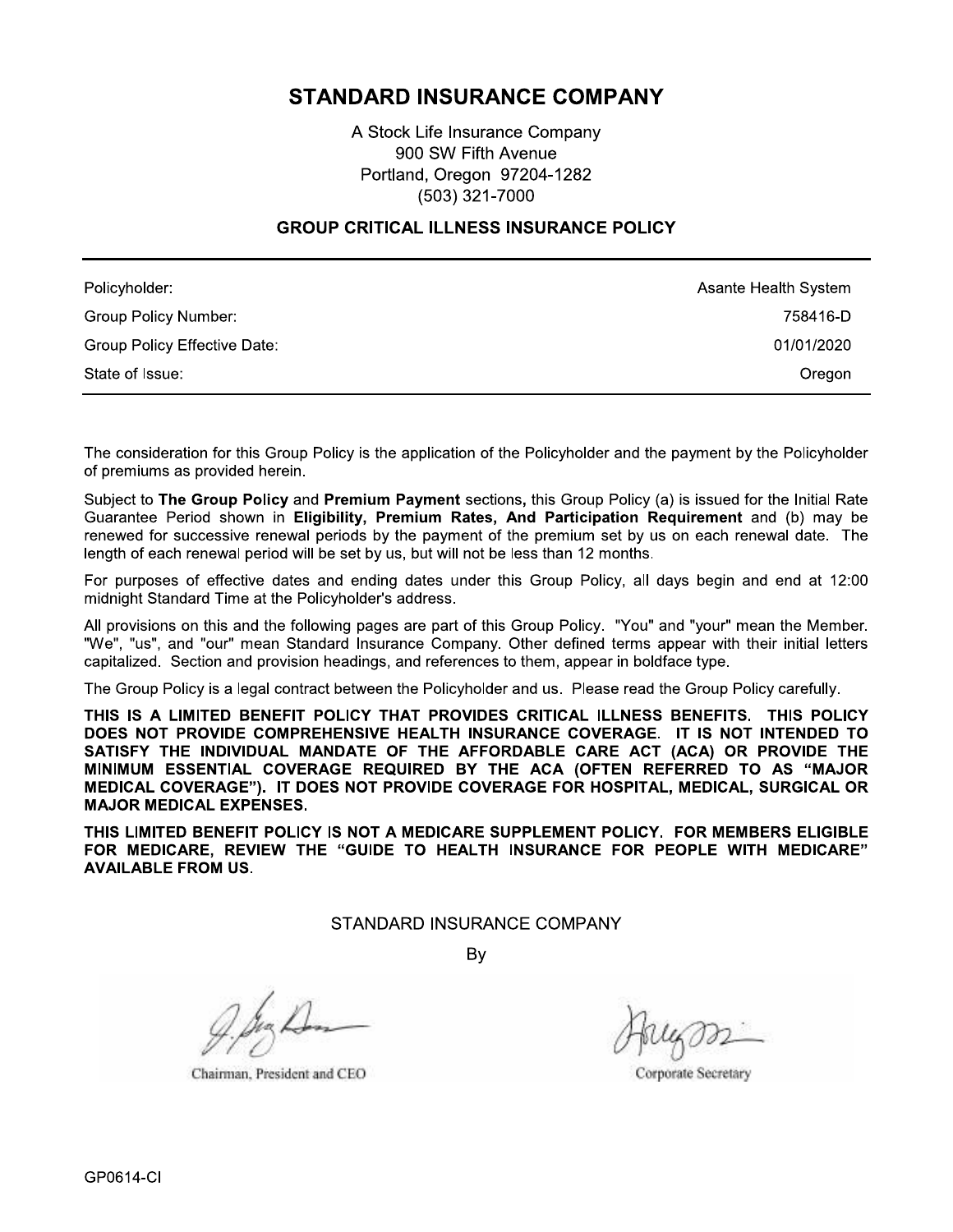# **Table of Contents**

| <b>Table of Contents</b> |  |  |  |  |
|--------------------------|--|--|--|--|
|                          |  |  |  |  |
|                          |  |  |  |  |
|                          |  |  |  |  |
|                          |  |  |  |  |
|                          |  |  |  |  |
|                          |  |  |  |  |
|                          |  |  |  |  |
|                          |  |  |  |  |
|                          |  |  |  |  |
|                          |  |  |  |  |
|                          |  |  |  |  |
|                          |  |  |  |  |
|                          |  |  |  |  |
|                          |  |  |  |  |
|                          |  |  |  |  |
|                          |  |  |  |  |
|                          |  |  |  |  |
|                          |  |  |  |  |
|                          |  |  |  |  |
|                          |  |  |  |  |
|                          |  |  |  |  |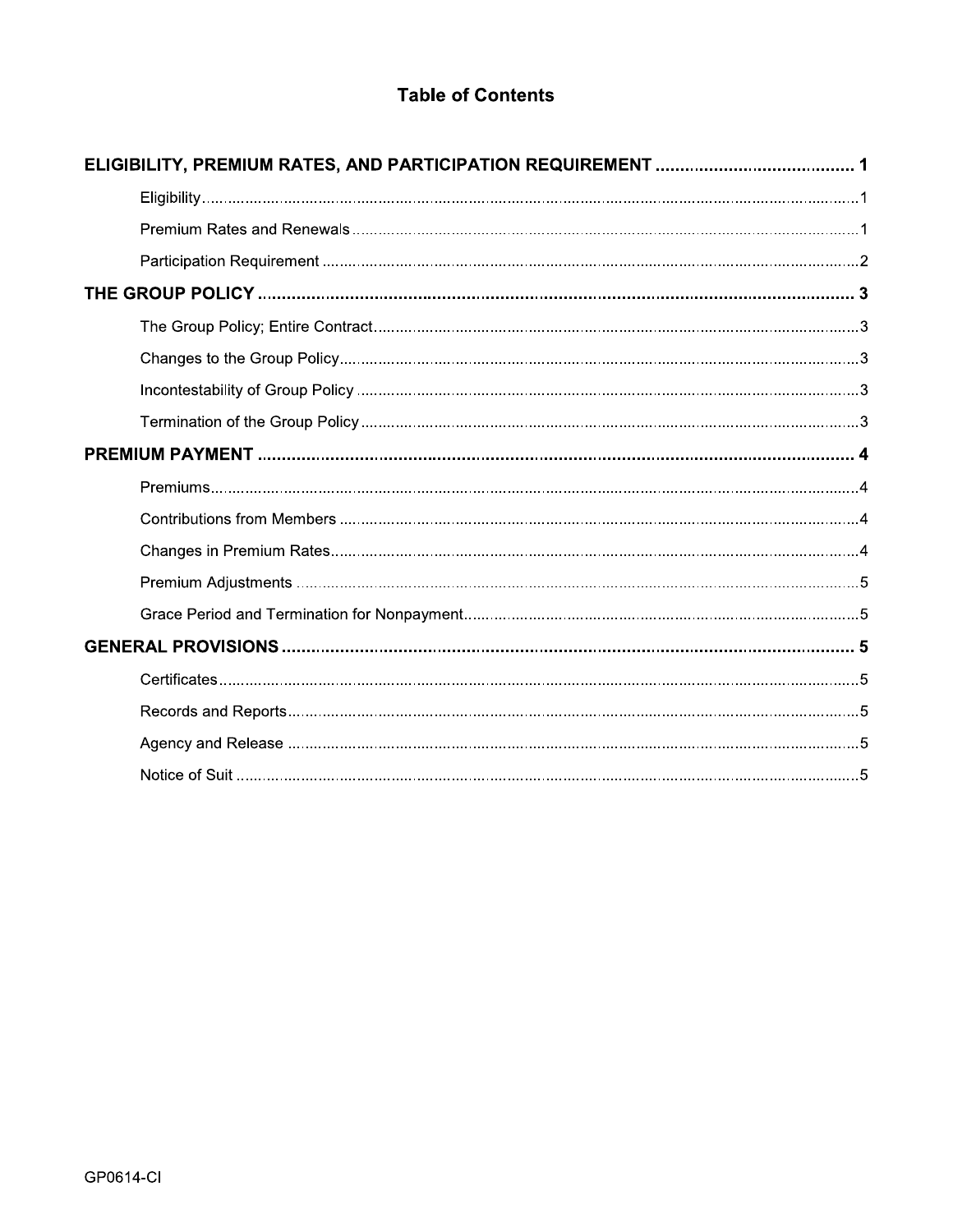# ELIGIBILITY, PREMIUM RATES, AND PARTICIPATION REQUIREMENT

# Eligibility

|                     |                                   |                                 | ELIGIBILITY, PREMIUM RATES, AND PARTICIPATION REQUIREMENT                                                |
|---------------------|-----------------------------------|---------------------------------|----------------------------------------------------------------------------------------------------------|
| <b>Eligibility</b>  |                                   |                                 |                                                                                                          |
| Employer(s):        |                                   |                                 | Asante Health System                                                                                     |
|                     |                                   |                                 | Asante Physician Partners                                                                                |
| Eligible Class(es): |                                   | All Members                     |                                                                                                          |
|                     | <b>Premium Rates and Renewals</b> |                                 |                                                                                                          |
|                     | Member and Dependents:            |                                 |                                                                                                          |
|                     |                                   |                                 | The rates below are not combined rates for the Member and Spouse, rather they are for each individually. |
|                     |                                   | Age of Member on last January 1 |                                                                                                          |
|                     |                                   | Annual rates per \$1000 of      |                                                                                                          |
|                     |                                   | coverage                        |                                                                                                          |
|                     | Tobacco                           | Non-Tobacco                     |                                                                                                          |
| Age $<$ 25          | $\overline{$}3.120$               | \$2.880                         |                                                                                                          |
| Age 25-29           | \$3.120                           | \$2.880                         |                                                                                                          |
| Age 30-34           | \$5.520                           | \$4.560                         |                                                                                                          |
| Age 35-39           | \$5.520                           | \$4.560                         |                                                                                                          |
| Age 40-44           | \$13.920                          | \$9.600                         |                                                                                                          |
| Age 45-49           | \$13.920                          | \$9.600                         |                                                                                                          |
| Age 50-54           | \$33.360                          | \$18.960                        |                                                                                                          |
| Age 55-59           | \$33.360                          | \$18.960                        |                                                                                                          |
| Age 60-64           | \$70.080                          | \$34.320                        |                                                                                                          |
| Age 65-70           | \$70.080                          | \$34.320                        |                                                                                                          |
| Age 71-74           | \$132.480                         | \$67.440                        |                                                                                                          |
| Age 75-79           | \$132.480                         | \$67.440                        |                                                                                                          |
|                     |                                   |                                 |                                                                                                          |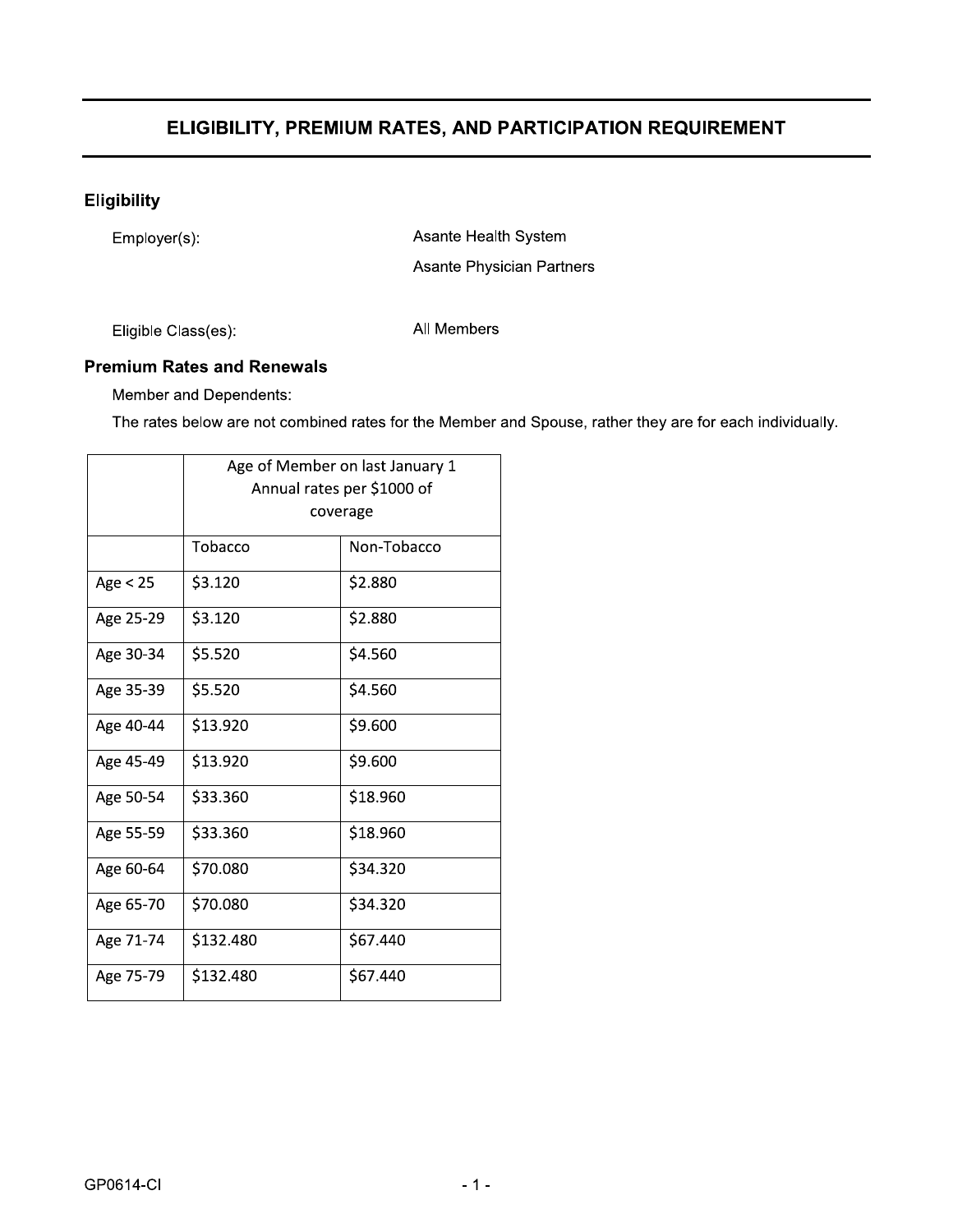| Premium Due Date:              | 01/01/2020 and the first day of each calendar month thereafter. |
|--------------------------------|-----------------------------------------------------------------|
| Initial Rate Guarantee Period: | 01/01/2020 to 01/01/2023                                        |
| Grace Period:                  | 60 days from Premium Due Date                                   |
| Notice of Rate Change:         | 270 days                                                        |
| Notice of Termination:         | 31 days                                                         |

# **Participation Requirement**

Minimum Participation Number:

10 insured Members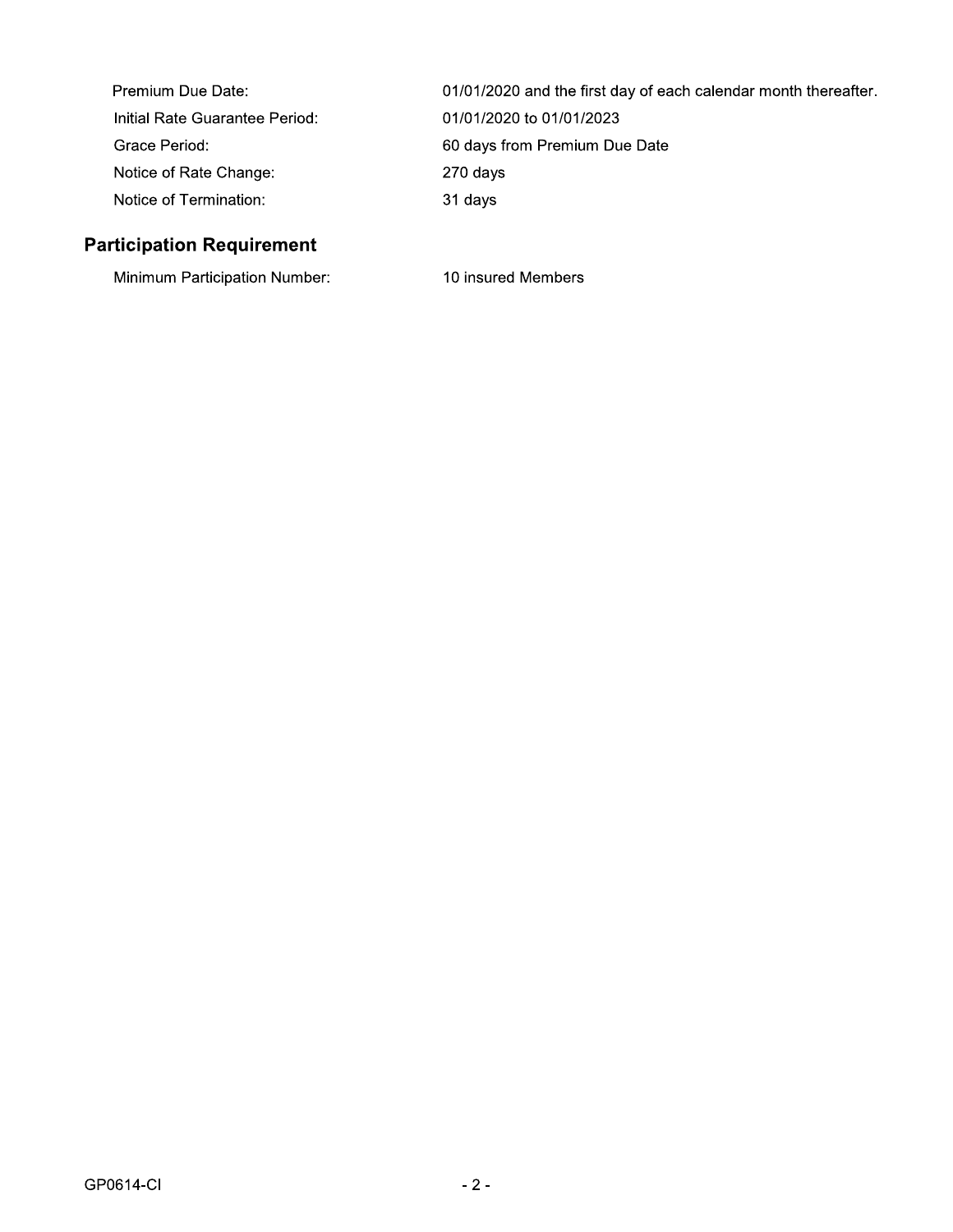### The Group Policy; Entire Contract

The Group Policy is the entire contract between the Policyholder and us. We will provide benefits according to the terms of the Group Policy.

The Group Policy consists of the following:

- This group critical illness insurance policy issued by us to the Policyholder and identified by the Group Policy Number.
- The Policyholder's attached application.  $\bullet$
- Group critical illness insurance certificates with the same Group Policy Number.  $\bullet$
- Any amendments to the Group Policy or certificates.

The Policyholder's rights or the rights of any Member will only be affected by provisions that are part of the Group Policy. Only an executive officer of Standard Insurance Company may bind us by making a promise or a representation; or accept a representation that relates to the Group Policy.

#### **Changes to the Group Policy**

Benefits under the Group Policy are limited to its terms, including any valid amendment. No change or amendment will be valid unless it is approved in writing by one of our executive officers and given to the Policyholder for attachment to the Group Policy. No agent has authority to change the Group Policy, or to waive any of its provisions. The Policyholder, an Employer, and their respective employees or representatives have no right or authority to change or amend the Group Policy or to waive any of its terms or provisions without our signed written approval.

We may change the Group Policy in whole or in part when any change or clarification in law or governmental regulation affects our obligations under the Group Policy, or with the Policyholder's consent.

Any such change or amendment of the Group Policy may apply to current or future Members or to any separate classes or groups of Members.

#### **Incontestability of Group Policy**

Any statement made by the Policyholder or Employer to obtain the Group Policy is a representation and not a warranty.

No misrepresentation by the Policyholder or your Employer will be used to deny a claim or to deny the validity of the Group Policy unless all of the following are true:

- The Group Policy would not have been issued if we had known the truth.
- We have given the Policyholder a copy of a written instrument signed by the Policyholder which contains the misrepresentation.

The validity of the Group Policy will not be contested after it has been in force for two years, except for nonpayment of premiums or fraudulent misrepresentations.

#### **Termination of the Group Policy**

The Group Policy may be terminated by us or the Policyholder according to its terms. It will terminate automatically for nonpayment of premium.

The Policyholder may terminate the Group Policy in whole, and may terminate insurance for any class or group of Members, at any time by giving us written notice. The effective date of termination will be the date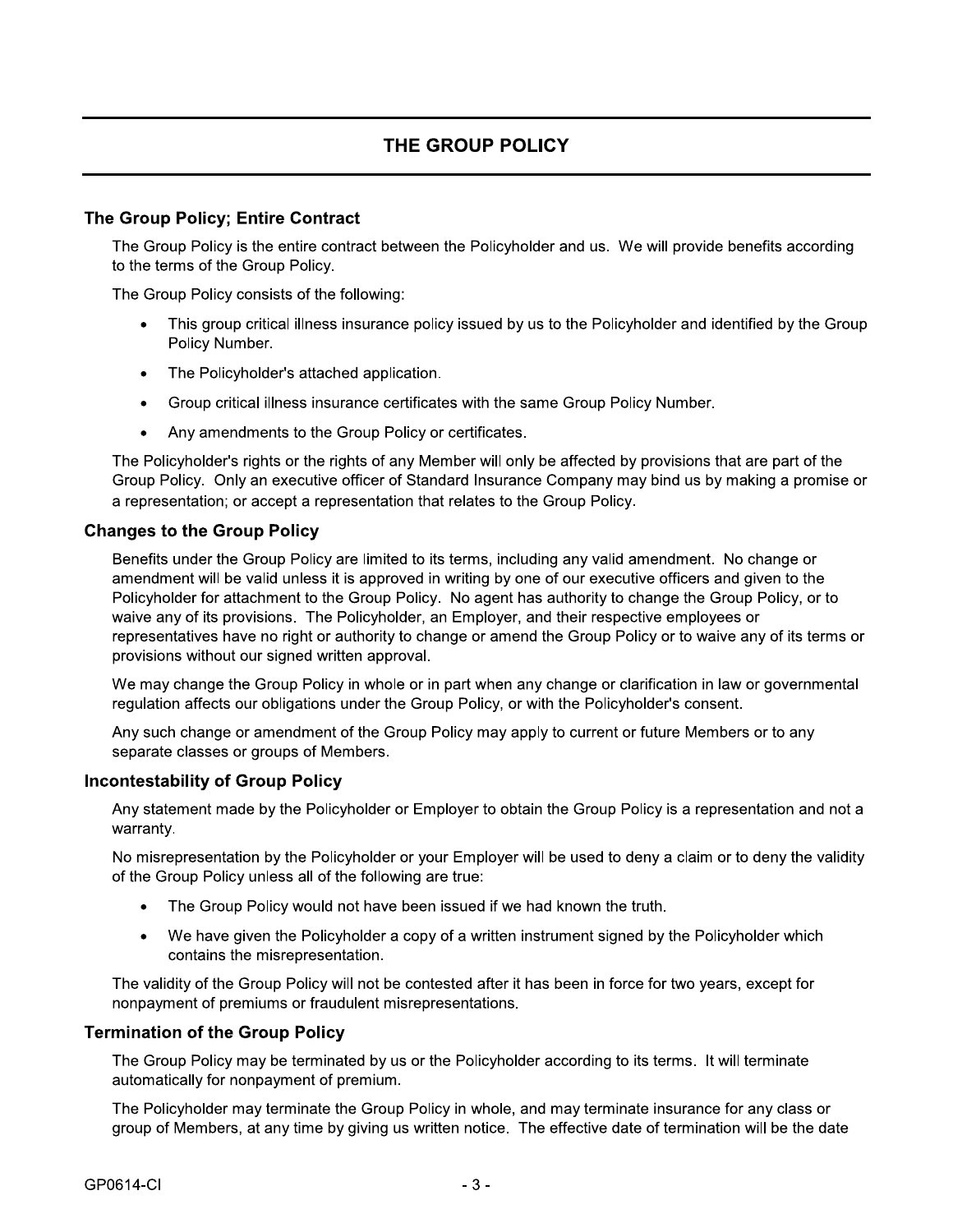stated in the notice. If no date is stated in the notice, then the effective date of termination will be the last day of the calendar month for which the premium was paid in full.

We may terminate the Group Policy as follows:

- $\bullet$ On any Premium Due Date if the number of persons insured is less than the Minimum Participation shown in Eligibility, Premium Rates, and Participation Reguirement.
- Stated in the notice. If no date is stated in the notice, then the effective date of termination will be the last day<br>
of the calendar month for which the premium was paid in full.<br>
We may terminate the Group Policy as fol  $\bullet$ On any Premium Due Date if we determine that the Policyholder has failed to promptly furnish any necessary information requested by us, or has failed to perform any other obligations relating to the Group Policy.

The minimum advance Notice of Termination by us is stated in Eligibility. Premium Rates, and Participation Requirement.

Ve may terminate the Group Policy as follows<br>
• On any Premium Due Date if the num<br>
Number shown in **Eligibility, Premiur**<br>
• On any Premium Due Date if we deter<br>
necessary information requested by u<br>
Group Policy.<br>
The mi With respect to a Member or Spouse who has continued insurance under the **Continuation of Insurance for** the Member provision or Continuation of Insurance for the Spouse provision, continued coverage will not terminate unless it would otherwise terminate under the terms of the Continuation of Insurance for the Member provision or Continuation of Insurance for the Spouse provision.

# **PREMIUM PAYMENT**

#### **Premiums**

Each premium is payable on or before its Premium Due Date to us. The premium due on each Premium Due Date is the sum of the premiums for all Members and Dependents then insured. Premium Rates are shown in Eligibility, Premium Rates, and Participation Requirement.

The payment of each premium as it becomes due will maintain the Group Policy in force until the next Premium Due Date.

#### **Contributions from Members**

The Policyholder determines the amount, if any, of each Member's contribution toward the cost of insurance  $under the <sup>2</sup>$  Group Policy.

#### **Changes in Premium Rates**

We may change Premium Rates whenever:

- $\bullet$ A change or clarification in law or governmental regulation affects the amount payable under the Group Policy. Any such change in Premium Rates will reflect only the change in our obligations.
- $\bullet$ Factors material to underwriting the risk we assumed under the Group Policy with respect to an Employer, including, but not limited to, number of persons insured, age, gender, and occupational classification, change by 25% or more.
- $\bullet$ The premium contribution arrangement for Members is changed or varies from that stated in the Group Policy when issued or last renewed.
- $\bullet$ We and the Policyholder or the Emplover mutually agree to change Premium Rates.

Except as provided above. Premium Rates will not be changed during the Initial Rate Guarantee Period shown in Eligibility, Premium Rates, and Participation Requirement. Thereafter, except as provided above, we may change Premium Rates upon 270 days advance written notice to the Policyholder. Any such change in Premium Rates may be made effective on any Premium Due Date, but no such change will be made more than once in any contract year. Contract years are successive 12 month periods computed from the end of the Initial Rate Guarantee Period.